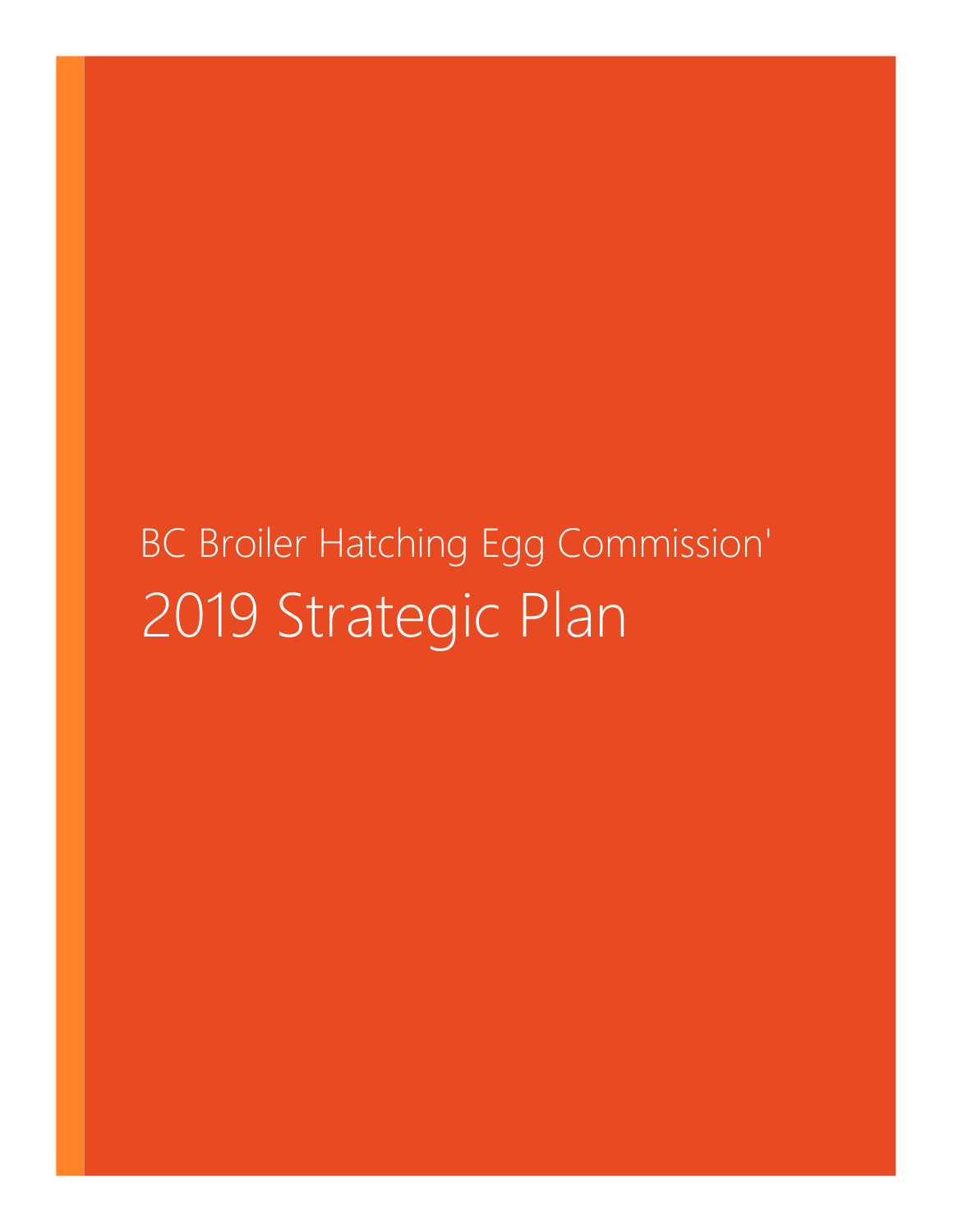# Our Vision:

It is through cooperation with industry stakeholders that our greatest successes will be derived.

## Our Mission:

The Mission of the British Columbia Broiler Hatching Egg Commission is to oversee the production activities of the BC Broiler Hatching Egg producers and regulate the marketing of their product and to act as a leader for the BC Broiler Hatching Egg producers in dealing other participants in the chicken Meat industry, with stakeholders in the national marketing scheme and with provincial and municipal government bodies.

# Our Purpose:

As a part of the chicken supply chain provide fair and sustainable orderly marketing in the BC Hatching Egg Sector.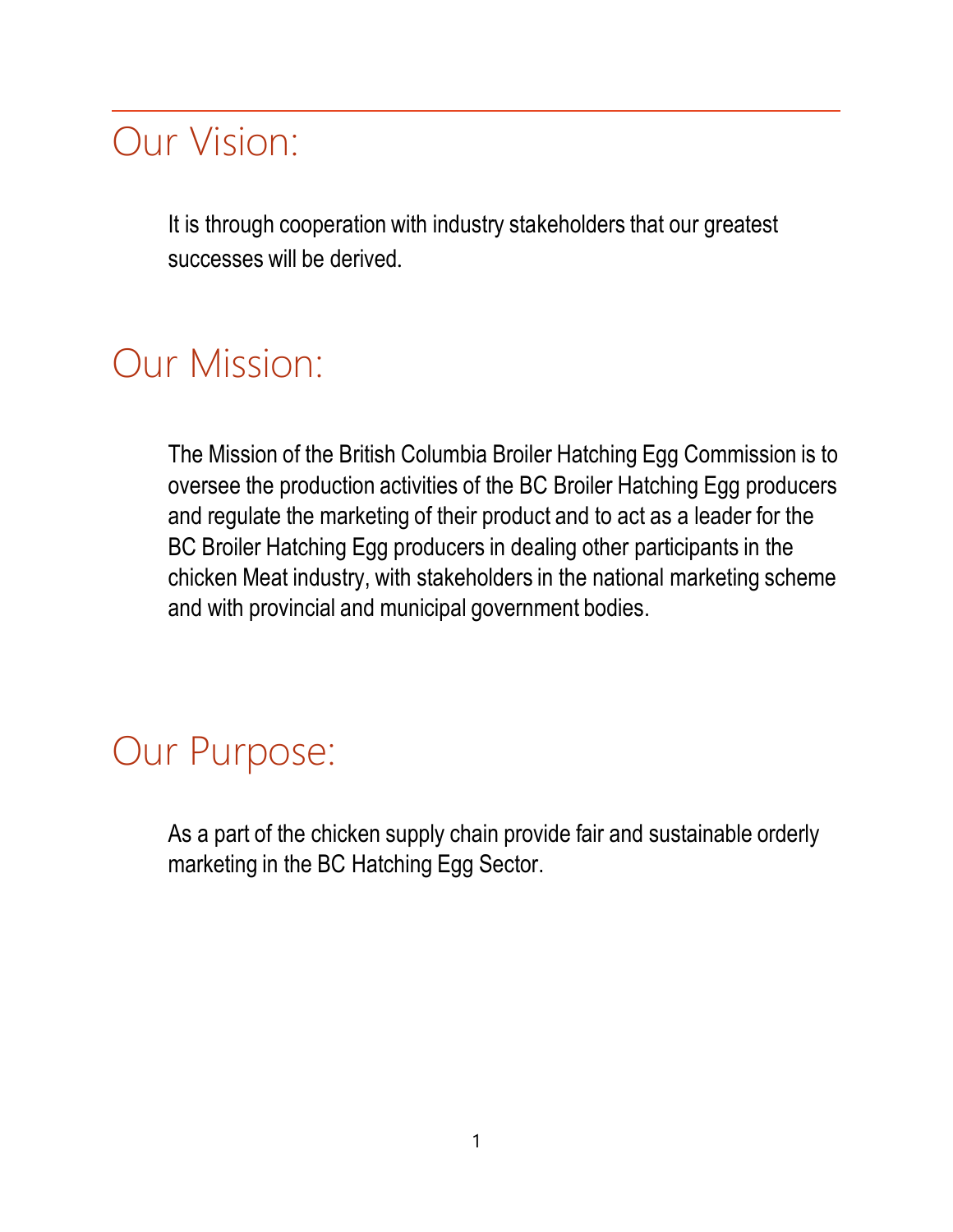# Our Big, Hairy, Audacious Goal:

**BC Broiler Hatching Eggs is the leader of the chicken industry in Canada.**

# Our Values:



Passion and exceeding expectations

Support of families and family farms/ businesses

Self-improvement

Smart work with a dose of fun

Integrity

Results oriented

Striving for excellence by thinking proactively

Act stewardly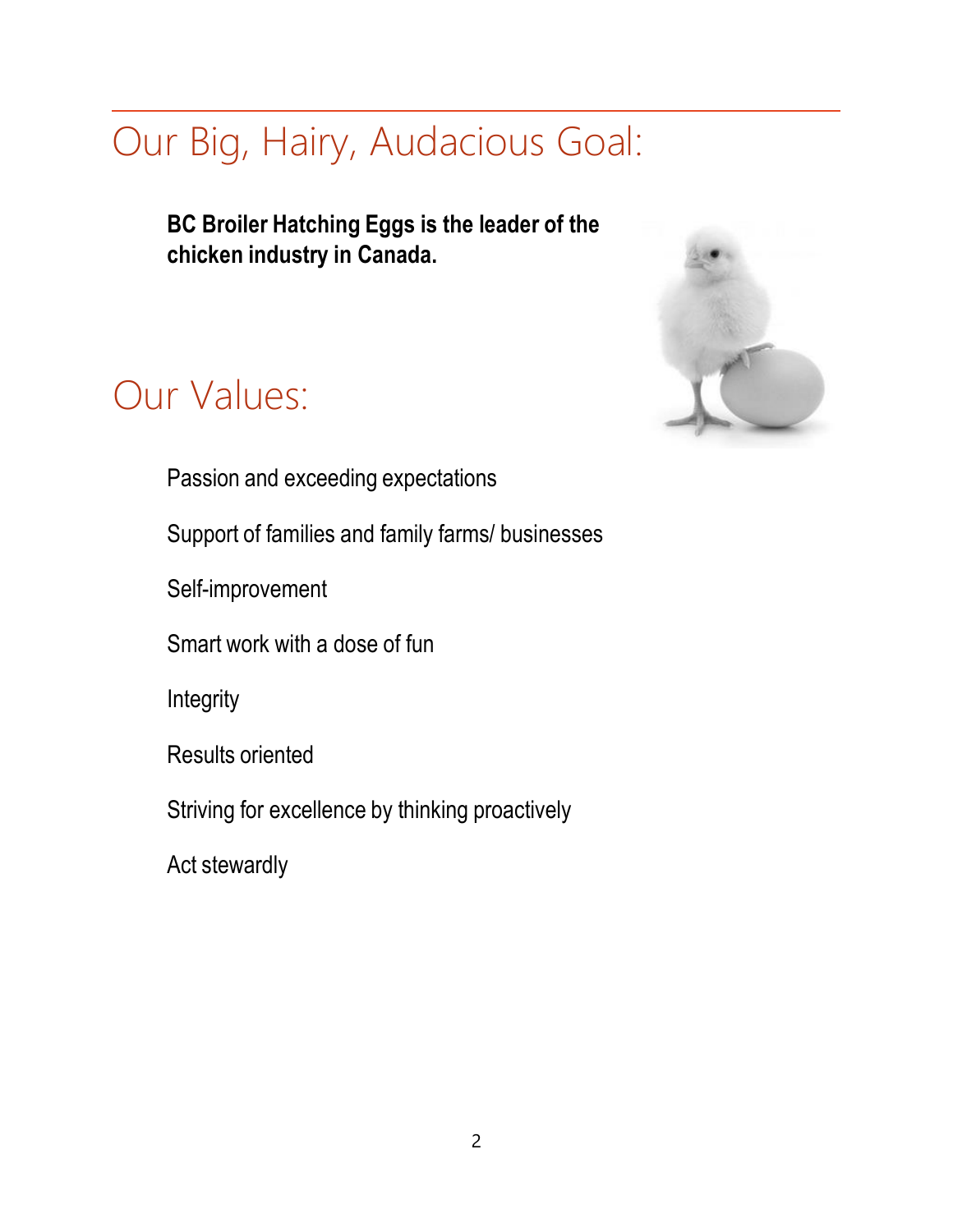# Overarching Priorities for the next 3 to 5 Years:

### **1. Minimize relation dependency for efficient transactions:**

- Hatchery Reporting Initiative (software)
- Hatchery Margin
- Quota Task Force
- Pricing
- Input costs

#### **2. Research/ Development and Innovation:**

- Spiking Males
- Animal Care
- Disease Management strategy
- Environmental
- Farm Practices

### **3. Manage effective Government relationships:**

- Board election/composition
- Social media
- Monitor trade negotiations
- PARP
- Communication

### **4. Manage effective Joint Marketing Board relationships:**

- BCCMB (new building, COP/ Linkage, information sharing)
- BCPA
- COMB/COGA
- DEPI

### **5. Develop a comprehensive marketing model:**

- Regional diversification
- Asian Breeders
- Quota Management Policies
- New Producer Program
- Managing Growth (production)
- Industry Efficiencies
- Western/National approach

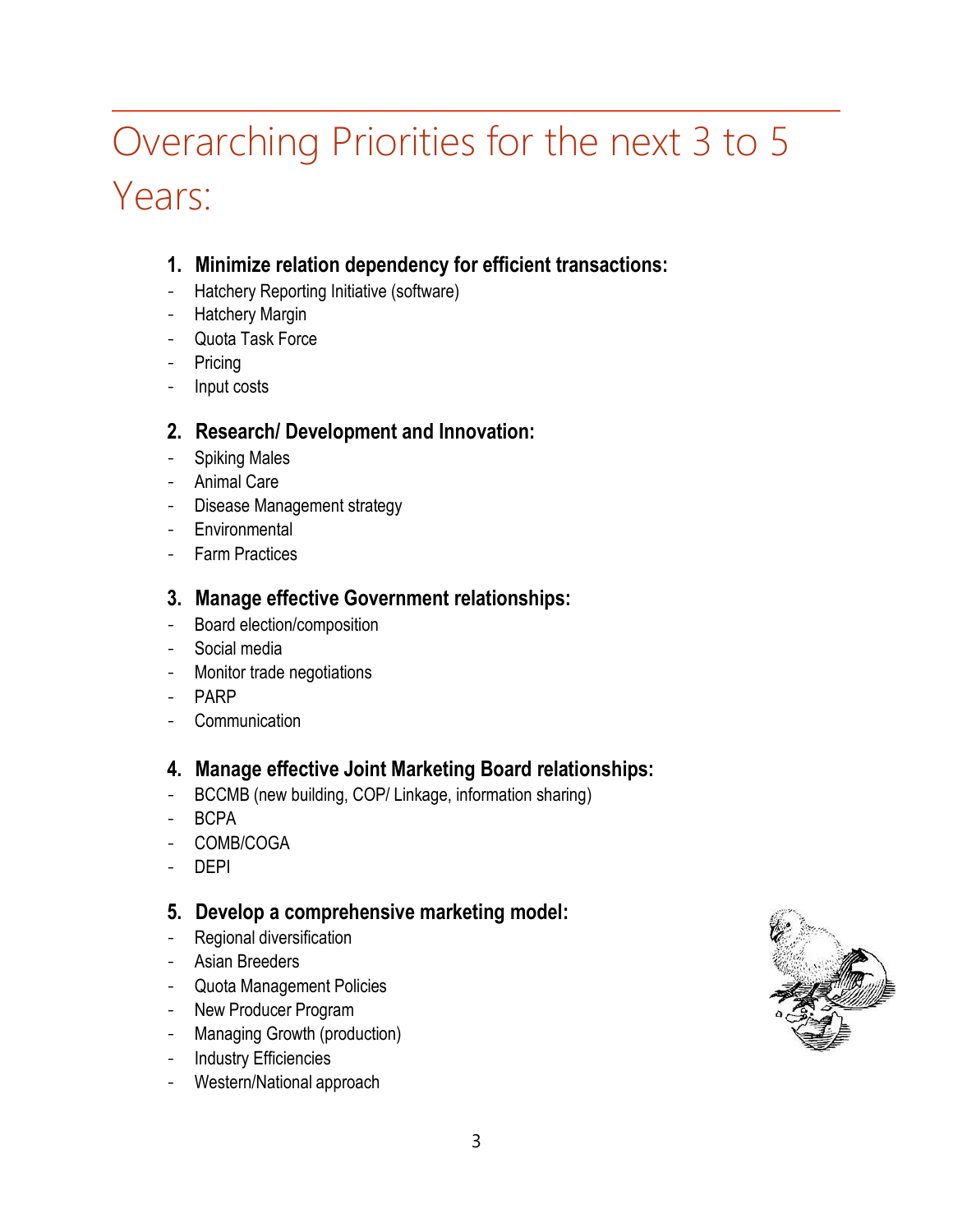# January 1, 2019 – December 31, 2019: Key Initiatives:

### **1. COP Update and Linkage Review**

- Input Cost Review
- BCCMB Appeal on live price
- Ontario COPF Review Process complete
- BCCMB/BCBHEC negotiations
- Third party verification Process
- Hatchery margin request
- Spiking male feasibility study

#### **2. Asian Breeders:**

- Amending Order Completion
- Hatchery licensing and reporting
- Permit Application Process
- Asian Breeder Representation
- Allocation separation at National level
- Revisit the question of regulatory tools in the context of the vision and strategic vision for the sector

### **3. Spiking Male Review:**

- Feasibility Study
- Stakeholder engagement on committee Recommendation
- Investigation into inclusion in the COP/Linkage

### **4. Animal Care Program:**

- Final Edits from CHEP
- All barn specs completed
- Audit and Producer training completed
- Program Implemented and Audit calendar adjusted

### **5. Managing Growth and Production Challenges:**

- Hatchery Reporting System (Software)
- **Regional Diversification**
- 80/20
- Quota Tools Review